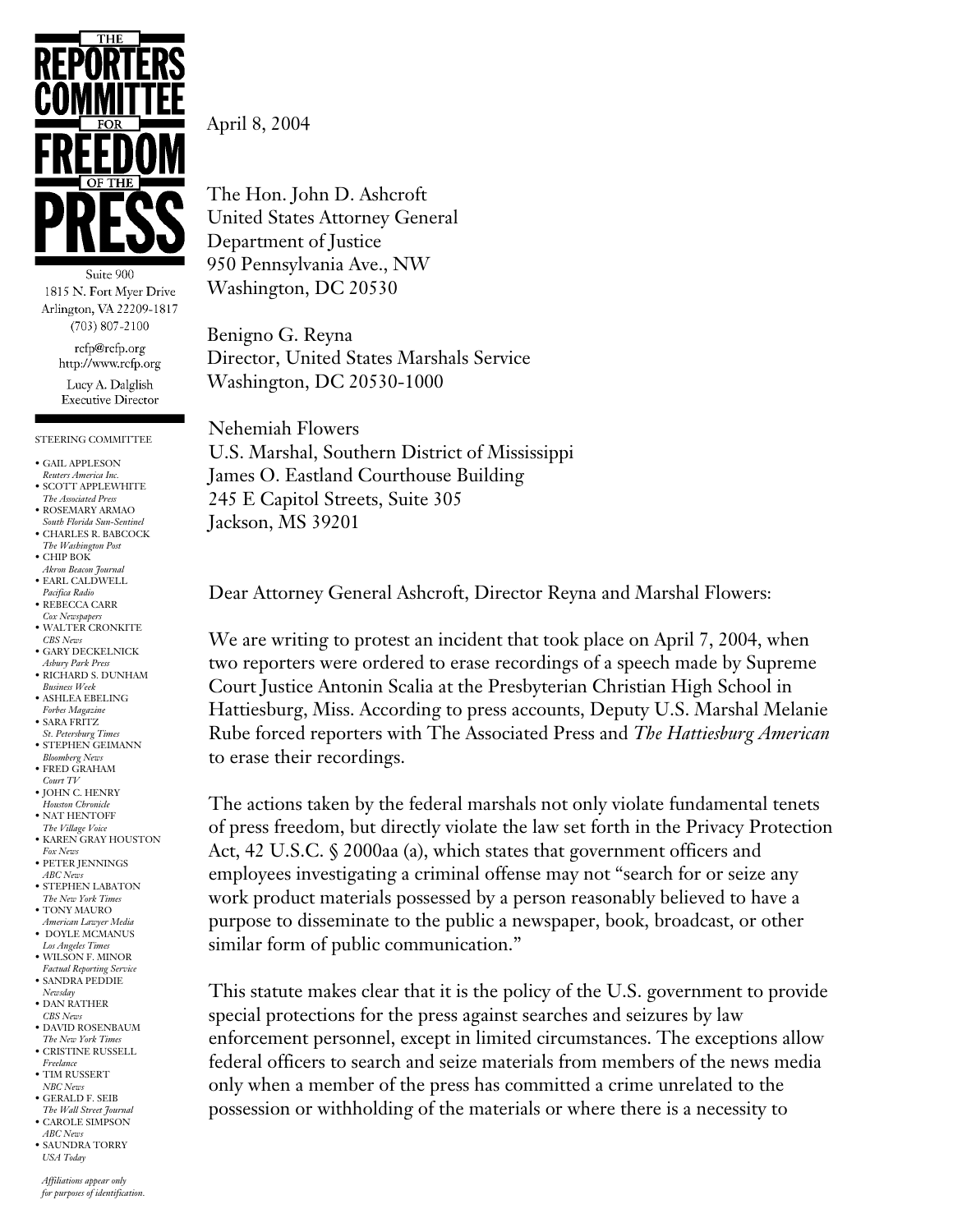Letter to Attorney General Ashcroft, et al. April 8, 2004 Page 2

prevent death or serious bodily injury. See 42 U.S.C. § 2000aa (a) (1) and (2). It is clear that the statute's purpose is to provide maximum protection for the news media against seizures of work product. This policy was violated during the April 7 seizure and erasure of the tape recording devices of the two reporters by the deputy marshal.

In addition, the Department of Justice guidelines concerning interactions with news media, found at 28 C.F.R. § 50.10, provide procedures that must be followed by Department of Justice employees during investigations that involve a member of the news media. According to the guidelines, subpoenas to journalists require that before seeking a subpoena for the materials or records of a member of the news media, members of the Department must first pursue negotiations with the member of the news media. 28 C.F.R. § 50.10 (c) and (d). Indeed, the guidelines explicitly state that: "the prosecutorial power of the government should not be used in such a way that it impairs a reporter's responsibility to cover as broadly as possible controversial public issues." 28 C.F.R. § 50.10.

Of particular emphasis and importance is the guidelines' requirement that all Department employees obtain the approval of the Attorney General before seeking to compel a journalist to turn over materials. The U.S. Marshal did not seek the approval of the Attorney General before demanding that the two reporters erase their tape recordings. The guidelines provide that these actions are not permissible and that failure to obtain prior approval when issuing a subpoena to a member of the news media may "constitute grounds for an administrative reprimand or other appropriate disciplinary action." 28 C.F.R. § 50.10 (n).

While the Mississippi situation did not involve a search warrant or a subpoena, it should go without saying that the protections granted for those situations apply with equal or greater force in situations of even less urgency. The very language of the subpoena policy, which emphasizes exploring alternative sources and negotiating with the media before attempting to obtain journalistic work product, presupposes that such demands will be made through legal processes, not through on-the-scene demands with the threat (even if not stated explicitly) of eviction or arrest for non-compliance.

This is a serious situation that requires attention to ensure that all members of the Justice Department are aware of the Privacy Protection Act requirements regarding searches and seizures involving a member of the news media, as well as the Department's own guidelines on subpoenas to members of the news media.